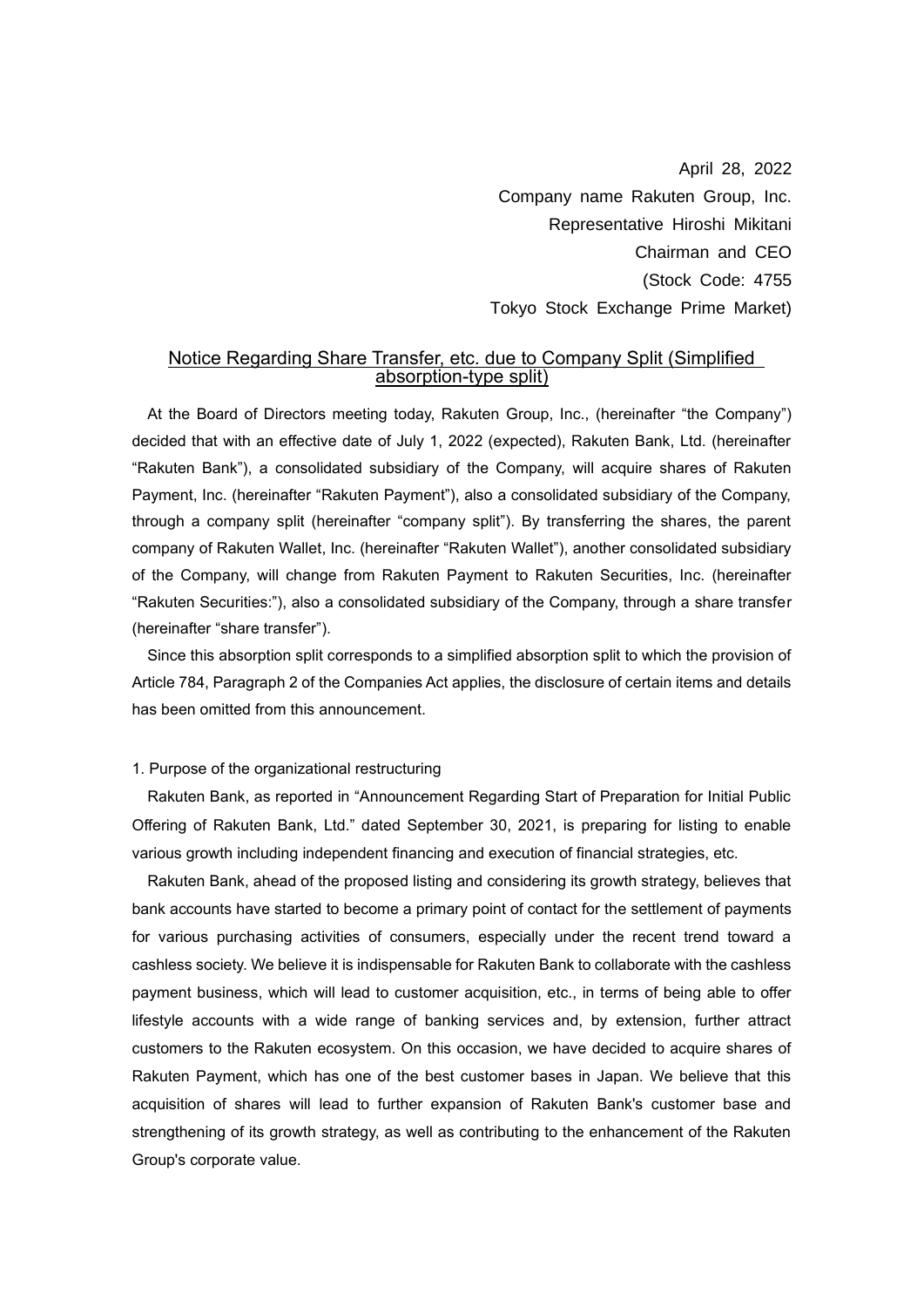Regarding Rakuten Wallet, at the time of organizational restructuring in April 2019, from the perspective of incorporating crypto assets as part of the various payment methods provided by the Rakuten Group, it was put under the umbrella of Rakuten Payment. In May 2020 it became registered as a Type 1 Financial Instruments business based on the Financial Instruments and Exchange Act. We worked to strengthen the margin trading business, and under the umbrella of Rakuten Securities, for the purpose of pursuing synergies based on business affinity with Rakuten Securities, which is also a Type 1 Financial Instruments company, governance and compliance systems were strengthened.

Regarding the listing of Rakuten Bank's shares and related acts including the above, approval from the relevant authorities may be a prerequisite, and depending on the results of the examination during the preparatory process, the Rakuten Group may be further reorganized, and we may come to the conclusion that Rakuten Bank should not go public. Therefore, the scheduled listing date has not yet been decided at this time, but we will disclose it as necessary based on the progress.

#### 2. Summary of the organizational restructuring

- (1) Schedule of the organizational restructuring
	- i. Company split

| Resolution date by the Board of Directors | April 28, 2022          |
|-------------------------------------------|-------------------------|
| Contract date                             | April 28, 2022          |
| Effective date of the company split       | July 1, 2022 (Expected) |

Note: Since this company split corresponds to a simplified absorption-type split prescribed in Article 784, Paragraph 2 of the Company Act, a shareholder meeting to approve this company split will not be held. In addition, Rakuten Bank will do so without a resolution of approval at the general meeting of shareholders pursuant to the provisions of Article 796, Paragraph 1 of the Companies Act.

| Resolution date by the Board of Directors | April 28, 2022           |
|-------------------------------------------|--------------------------|
| Contract date                             | June 10, 2022 (Expected) |
| Effective date of the company split       | July 1, 2022 (Expected)  |

#### (2) Method of the relevant organizational restructuring

i. Company split

ii. Transfer of shares

Absorption-type company split with the Company as the splitting company and Rakuten Bank as the successor company.

⚫ Rakuten Payment's shareholder composition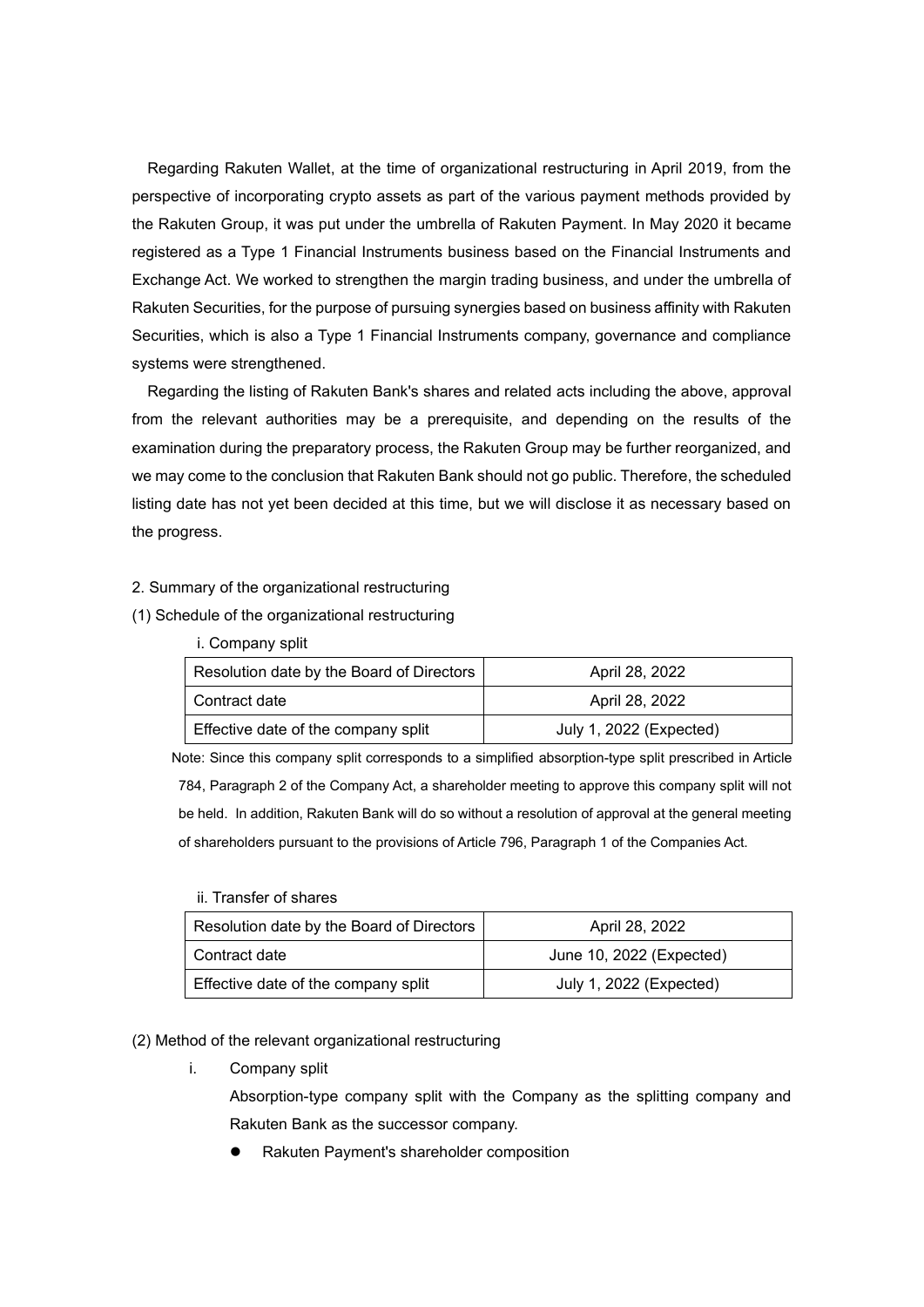Current: The Company (Rakuten Group) owns all shares After July 1, 2022: 95% owned by the Company, 5% owned by Rakuten Bank

ii. Transfer of shares

Transfer of shares from Rakuten Payment to Rakuten Securities for cash. Valuations are calculated by a third-party organization.

⚫ Parent Company of Rakuten Wallet Current: Rakuten Payment After July 1, 2022: Rakuten Securities

- (3) Details of allotments related to the company split There is no consideration for the company split.
- (4) Handling of subscription rights to shares and bonds accompanying the company split Not applicable
- (5) Capital increase/decrease due to company split

There will be no increase or decrease in the capital of the Company due to the company split

(6) Rights and obligations to be succeeded by the successor company

Of the rights and obligations related to the company split, such as assets, liabilities and contractual status, those specified in the absorption-type split agreement will be succeeded.

### (7) Expected debt fulfillment

We have determined that there is no problem with the prospect of fulfilling the obligations that the Company should bear in the company split.

|                | Splitting company in absorption- | Successor company in          |
|----------------|----------------------------------|-------------------------------|
|                | type split                       | absorption-type split         |
| Company name   | Rakuten Group, Inc.              | Rakuten Bank, Ltd.            |
| Head office    | 1-14-1 Tamagawa,                 | NBF Shinagawa Tower,          |
|                | Setagaya-ku, Tokyo               | 2-16-5 Konan, Minato-ku Tokyo |
| Representative | Hiroshi Mikitani                 | Hiroyuki Nagai                |
| Main business  | Internet services, etc.          | Online banking                |

3. Overview of companies involved in the company split (As of December 31, 2021)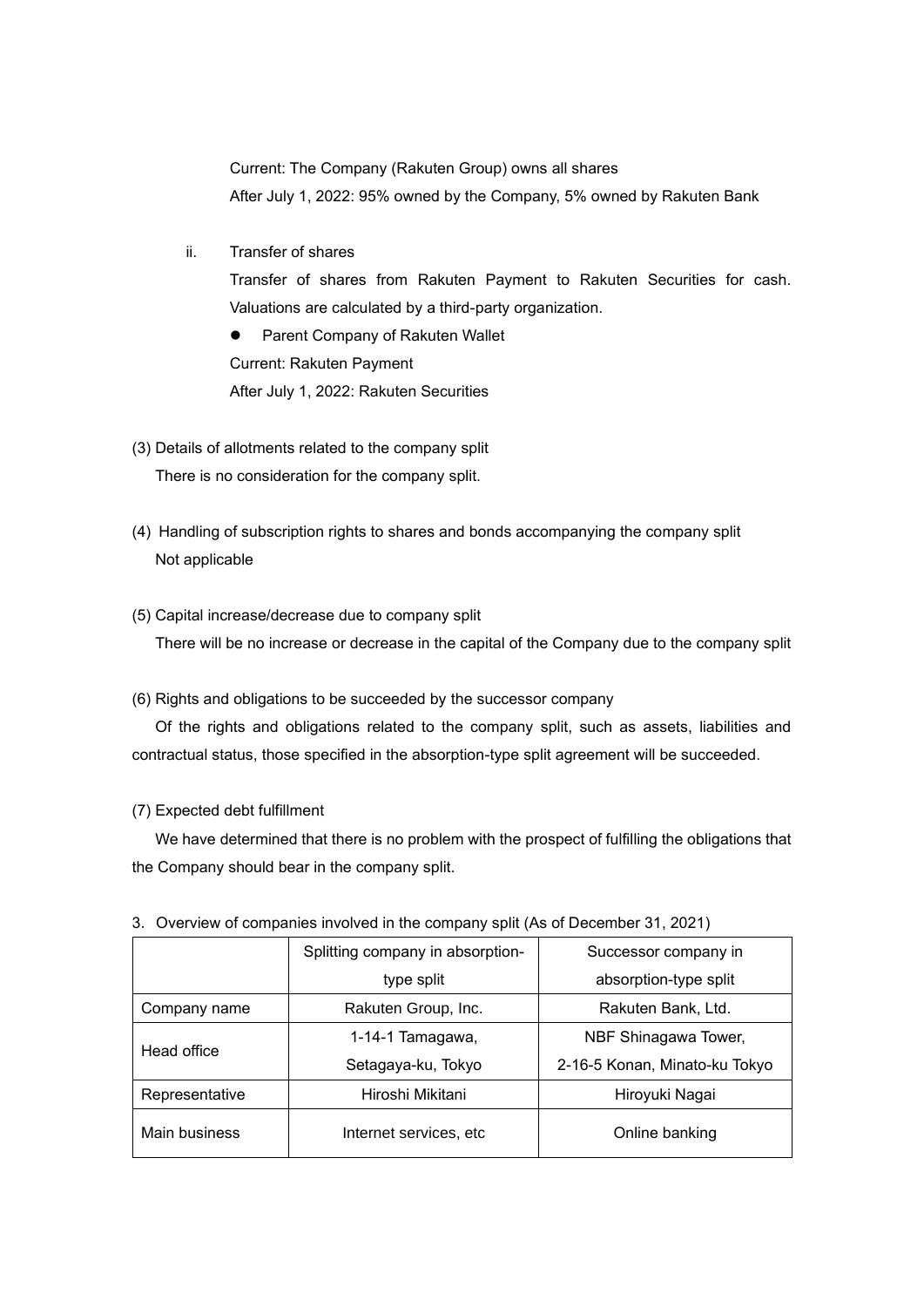| Capital (million yen) | 289,674 million yen     | 25,954 million yen          |
|-----------------------|-------------------------|-----------------------------|
| Date of               |                         |                             |
| establishment         | February 7, 1997        | January 14, 2000            |
| Outstanding no. of    | 1,581,735,100 shares    | 2,349,484 shares            |
| shares                |                         |                             |
| Fiscal year end       | December 31             | March 31                    |
| Major shareholders    | 14.31%                  |                             |
| and percentage of     | Crimson Group, LLC      | Rakuten Card Co., Ltd. 100% |
| shares held           | Hiroshi Mikitani 11.15% |                             |

Business results and financial position of the previous fiscal year

|                                                        | Rakuten Group, Inc.          |  |
|--------------------------------------------------------|------------------------------|--|
|                                                        | (Consolidated, IFRS)         |  |
| Fiscal year                                            | Year ended December 31, 2021 |  |
| Total equity attributable to owners of the parent      |                              |  |
| company (million yen)                                  | 1,093,719                    |  |
| Total assets (million yen)                             | 16,831,221                   |  |
| Total equity attributable to owners of the parent      | 691.47                       |  |
| company per share (yen)                                |                              |  |
| Revenue (million yen)                                  | 1,681,757                    |  |
| Operating Income (loss) (million yen)                  | (194, 726)                   |  |
| Income (loss) before income tax (million yen)          | (212, 630)                   |  |
| Net income (loss) attributable to owners of the parent |                              |  |
| company (million yen)                                  | (133, 828)                   |  |
| Net income (loss) attributable to owners of the parent | (87.62)                      |  |
| company per share (yen)                                |                              |  |

|                               | Rakuten Bank, Ltd.        |
|-------------------------------|---------------------------|
|                               | (Consolidated, J-GAAP)    |
| Fiscal year                   | Year ended March 31, 2021 |
| Net assets (million yen)      | 186,790                   |
| Total assets (million yen)    | 6,486,841                 |
| Net assets per share (yen)    | 71,493.91                 |
| Ordinary income (million yen) | 103,386                   |
| Ordinary profit (million yen) | 27,581                    |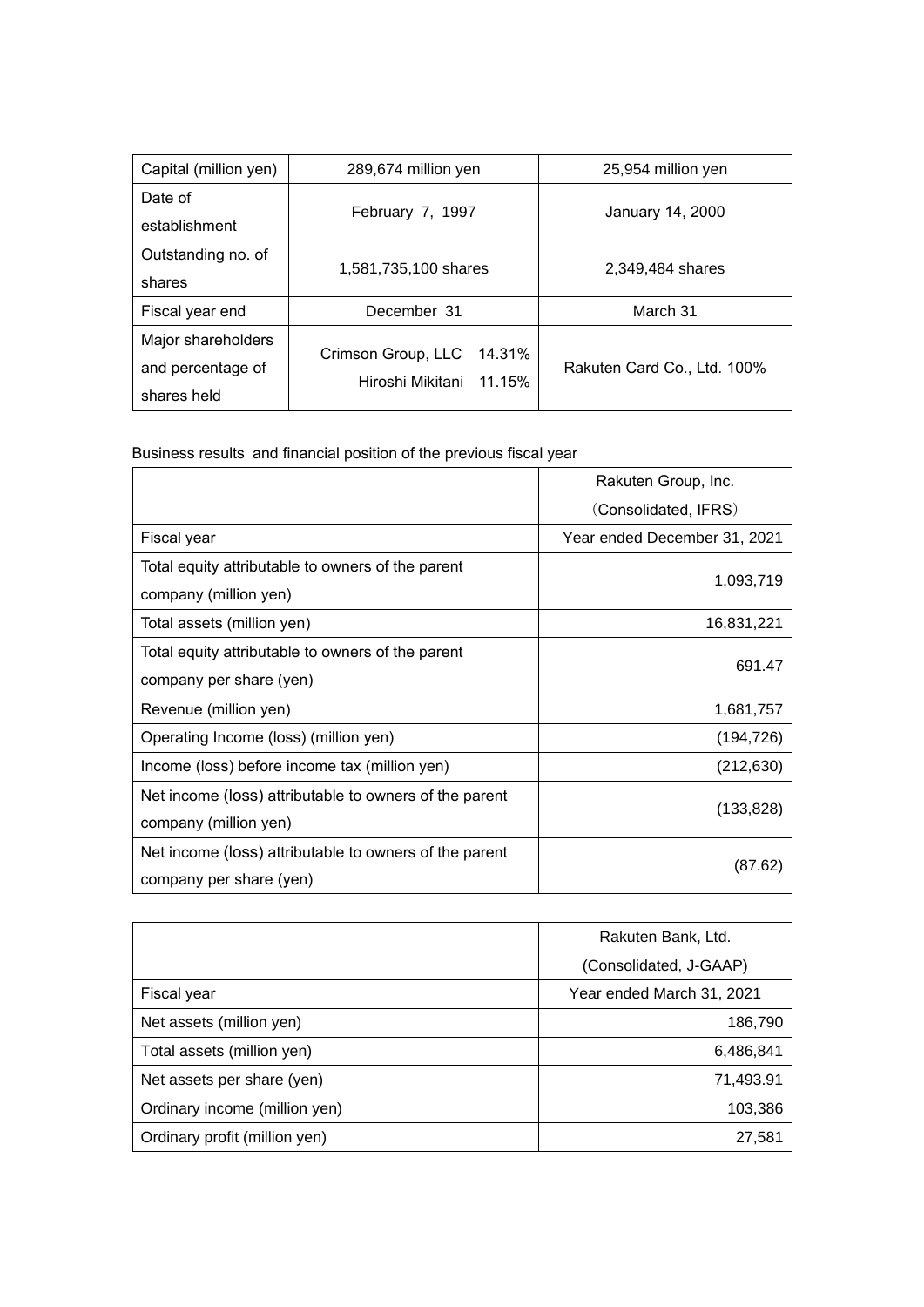| Net income attributable to owners of the parent<br>company (million yen) | 19.337   |
|--------------------------------------------------------------------------|----------|
| Net income attributable to owners of the parent                          | 8,230.48 |
| company per share (yen)                                                  |          |

- 4. Overview of the parties involved in the reorganization or overview of the succeeding company
	- (1) Outline of business to be split or succeeded 5% of the shares of Rakuten Payment
	- (2) Business results of the department to be split or succeeded

Rakuten Payment Co., Ltd. (non-consolidated)

Revenue 26,374 million yen (fiscal year ending December 2020)

# (3) Assets to be split or inherited

Fixed assets: 10,000 shares equivalent to 5% of Rakuten Payment, which is 100% owned by the Company.

# 5. Situation after the reorganization

The company split will not change the Company's trade name, business description, head office location, representative, capital stock, or fiscal year end.

### 6. Future outlook

The impact of the company split on the Company's consolidated financial results will be minor.